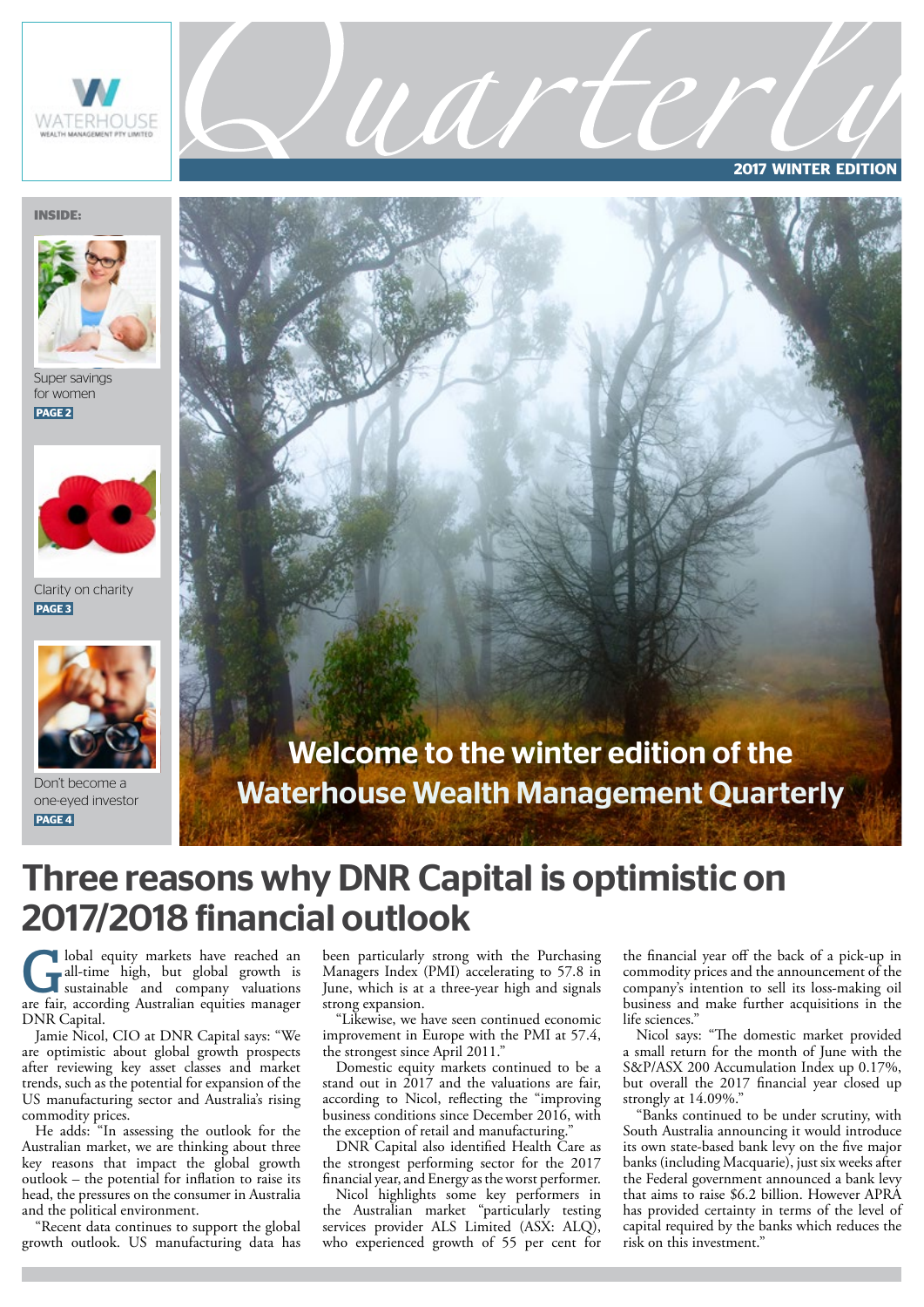





# **Super savings for women**

#### Ask any woman juggling career, home and family and she'll tell you it's a hard slog. Yet as retirement looms, dreams of enjoying the rewards of all that hard work are shattered as the retirement savings just don't support the vision.

According to an inquiry into Women's Economic Security in Retirement entitled *A husband is not a retirement plan: Achieving economic security for women in retirement*, on average, women retire with approximately half the retirement savings as men. The inquiry also found that the majority of Australians on the age pension are women. Of that number, the majority are single, meaning that these women are struggling alone on an income that the Organisation for Economic Co-operation and Development (OECD) defines as poverty.

#### **What about super?**

It's a double-whammy for women whose careers were interrupted to raise children, but unfortunately, time off work means there's less money being contributed to the super pie.

Unpaid parental leave translates into no employer super guarantee (SG) contributions. To make matters worse, when they do return

to the workforce, managing the school run often means women are working part-time. Employers are not required to pay the SG if the employee is earning \$450 or less, before tax, in any calendar month.

So, even once she returns to her job, chances are she's still not contributing to super. In fairness though, this is a stage of their lives when young families often have other things on their minds besides superannuation, and parents are happy to have this little extra in their hands.

For some women, starting up a home-based business presents a viable option. Given that sole traders are not required by law to pay superannuation to themselves, most manage to find something better to do with nine percent of their income.

#### **So what can be done?**

The answer lies in planning and budgeting. From July 2017, changes to some of the superannuation laws came into effect. These measures are designed to help low income earners – particularly women – by supporting and encouraging even the smallest contribution to retirement savings. They include:

**Low income super tax offset contribution (LISTO) –** This replaces the former Low Income Super Contribution (LISC). Eligible individuals with an adjusted taxable income of \$37,000 or less will receive a contribution equal to 15% of their total pre-tax super contributions for an income year. Although capped at \$500 per annum, this scheme encourages even the smallest super contribution, meaning that it's possible to continue contributing to super while on parental leave, or if you're a sole trader. Every dollar will make a difference as compounding applies over the years.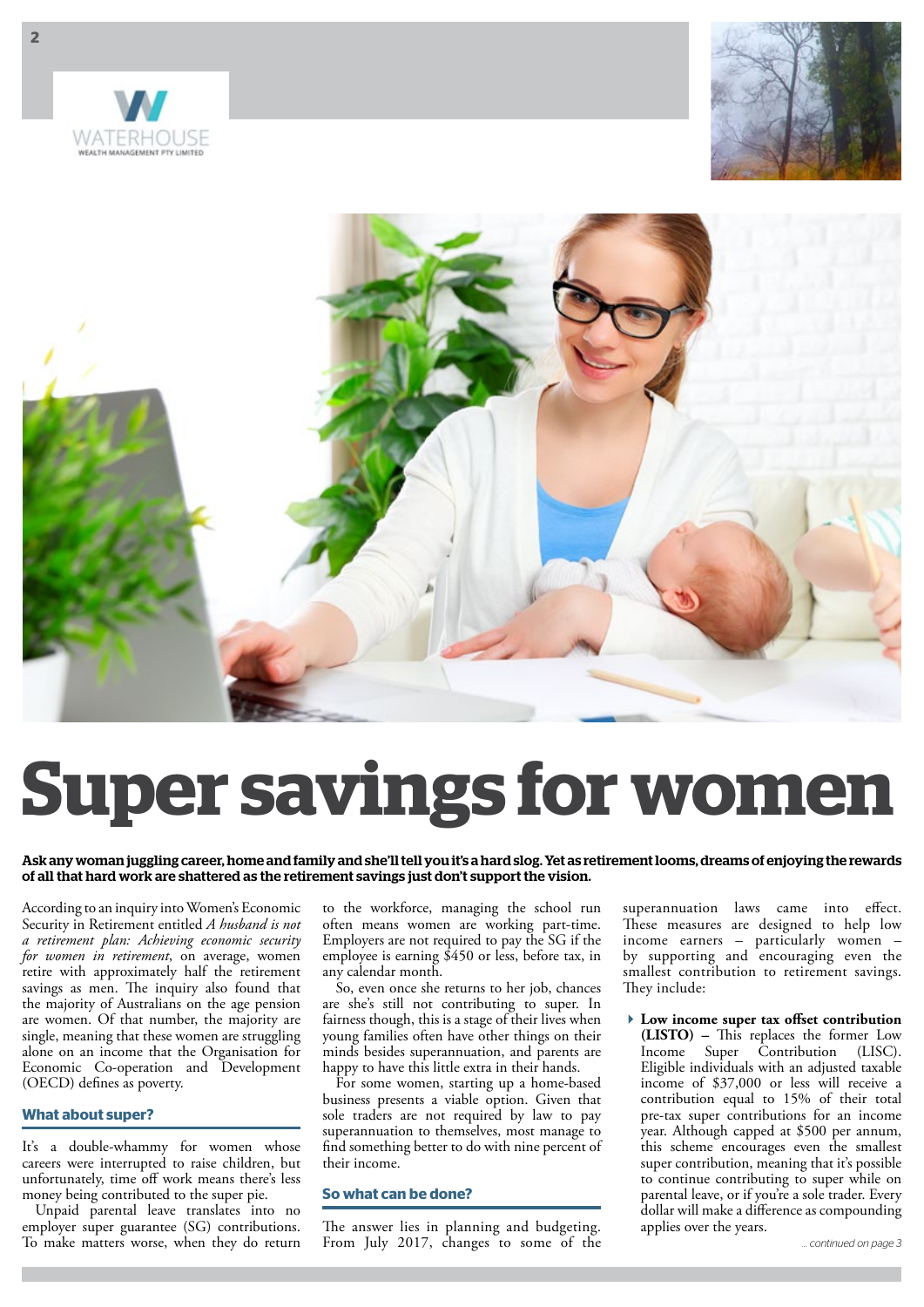





*… from page 2*

**Spouse tax offset –** If your spouse is earning \$37,000 per annum or less, making contributions to her eligible super fund can attract a tax offset of \$540 per annum. This amount gradually reduces for income above \$37,000 and phases out when income reaches \$40,000 per annum. This means that a contribution to your wife's super fund can benefit you both.

There will be many reading this who believe it's too late. It's never too late to develop a financial strategy that can help you achieve your goals. Governments are beginning to acknowledge women's financial needs, however independence means taking control and building your own plan too.

Professional financial advice will help you get on track and through a combination of government policy and personal financial strategy, retirement dreams can come true.

*http://mkwealthsolutions.com.au/super-savings-for-women*

### Clarity on charity

Not all charities are the same – some are not charities at all. So, how do you ensure that your money finds its way into the right hands... and if it is indeed tax deductible? It pays to do a little research first.

There's no shortage of charities competing for donations, and for many people the charity chosen is emotionally driven. For example, the cause may be something they feel strongly about, or a way of commemorating a loved one.

Whatever the cause, it's essential that donated funds are used appropriately and that donors are comfortable with the charity's operations.

The way the charity utilises donations is largely outside of your control, but there are a few questions you can ask before entrusting your money to them.

#### **1. Is it a legitimate charity?**

Sometimes a charity name might seem familiar but if you have any doubts you can cross-check its location details and registration status on the federal government's Australian Charities and Not-for-profit Commissions register at www.acnc.gov.au.

Beware of relying on a general internet search for verification as anyone can set up a website or social media page. If you have been approached personally, always ask for identification which displays:

- $\blacktriangleright$  the full name of the organisation
- an Australian Business Number (ABN)
- $\blacktriangleright$  a physical business address.

#### **2. Are all donations tax deductible?**

Donations of two dollars or more are tax deductible only if the charity has been endorsed by the Australian Taxation Office (ATO) as a deductible gift recipient (DGR) organisation.

The best way to be certain is to visit the Australian Business Register (ABR). See www.abn.business.gov.au and conduct a search on the charity's name or ABN.

#### **3. How do you make a complaint?**

Complaints about charities must be made to the relevant state or territory regulator. To find the correct regulator, visit the ATO's website www.ato.gov.au and search for "fundraising".

#### **It's not just about money**

It's often assumed that individual donations are the only way to assist a charity but there are many other ways you can help out. You could:

- Leave a bequest in your will contact the charity to discuss your intentions.
- Donate your time many charities are short on professional expertise. What skills do you have?
- Arrange a workplace fundraiser – see the ATO's web-page www.ato.gov.au and search for "workplace giving programs".

People support charities because it's good to help a worthy cause. However, it's easy to feel betrayed if funds are squandered or the charity is suspect.

With just a little research you can put your mind at ease and know that your donation is going to those who need it most.

*www.thesuperfundco.com.au/blog/clarity-on-charity/*